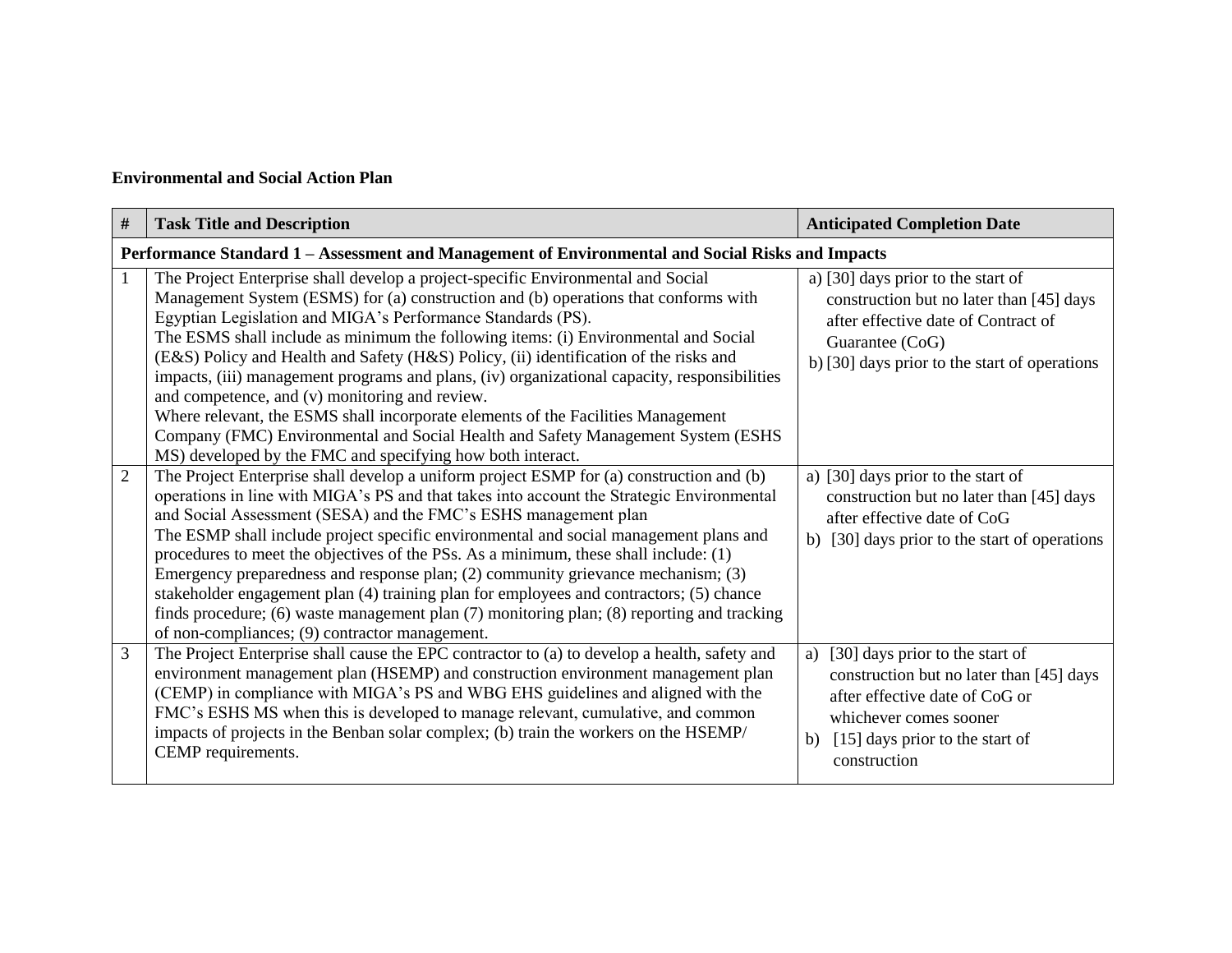| $\#$           | <b>Task Title and Description</b>                                                                                                                            | <b>Anticipated Completion Date</b>                                                          |
|----------------|--------------------------------------------------------------------------------------------------------------------------------------------------------------|---------------------------------------------------------------------------------------------|
| 4              | The Project Enterprise shall:                                                                                                                                | Within 30 days of Effective Date of<br>a)                                                   |
|                | a) Appoint a qualified Health, Safety, and Environmental (HSE) Manager to follow both                                                                        | CoG                                                                                         |
|                | the construction and operations phase of the project. The HSE manager will ensure all                                                                        | Within 30 days of Effective Date of<br>b)                                                   |
|                | contractors adhere to environmental, and health and safety protocols and ESMS. In                                                                            | CoG                                                                                         |
|                | addition, there will be at least one on-site EHS officer for the construction phase and                                                                      | Within 30 days of Effective Date of<br>$\mathcal{C}$ )                                      |
|                | one off-site EHS officer during operation. These will be supported by additional EHS                                                                         | CoG                                                                                         |
|                | staff as required to manage the risks identified.                                                                                                            |                                                                                             |
|                | Appoint a qualified Human Resources manager to follow both the construction and<br>b)                                                                        |                                                                                             |
|                | operations phase of the project to manage labor and working conditions in line with                                                                          |                                                                                             |
|                | PS2 requirements.                                                                                                                                            |                                                                                             |
|                | Provide a description of project organizational structure for the implementation of all<br>c)                                                                |                                                                                             |
|                | E&S and labor requirements.                                                                                                                                  |                                                                                             |
|                | Performance Standard 2 - Labor and Working Conditions                                                                                                        |                                                                                             |
| 5              | The Project Enterprise shall cause:                                                                                                                          | [30] days prior to the start of<br>a)                                                       |
|                | the EPC contractor to develop HR policy and procedures in line with MIGA's PS 2 and<br>a)                                                                    | construction but no later than [45] days                                                    |
|                | Egyptian labor law and that these are applied to the sub-contractors                                                                                         | after effective date of CoG or                                                              |
|                | the O&M contractor to develop HR policy and procedures in line with MIGA's PS 2<br>b)                                                                        | whichever comes sooner                                                                      |
|                | and Egyptian labor law specific to the project.                                                                                                              | [60] days prior to the start of<br>b)                                                       |
|                |                                                                                                                                                              | operations                                                                                  |
|                | The HR policy and procedures shall demonstrate compliance with MIGA's requirements on:                                                                       | Within 15 days prior to the start of<br>$\mathbf{c})$                                       |
|                | working conditions and terms of employment; worker's organization; non-discrimination and<br>equal opportunity; grievance mechanism; child and forced labor. | construction and operations                                                                 |
|                |                                                                                                                                                              |                                                                                             |
|                | EPC and O&M contractor to disseminate and train workers on HR policy and procedures<br>$\mathbf{c}$                                                          |                                                                                             |
| 6              | The Project Enterprise shall provide overall strategy for worker accommodation and clarify                                                                   | [30] days prior to the start of construction<br>but no later than [60] days after effective |
|                | the entity (FMC or the developer) responsible for providing and managing accommodation                                                                       | date of CoG or whichever comes sooner                                                       |
|                | and ensure that the workers' accommodation complies with IFC/ EBRD Workers'                                                                                  |                                                                                             |
|                | accommodation: process and standards.                                                                                                                        |                                                                                             |
| $\overline{7}$ | The Project Enterprise shall:                                                                                                                                | [30] days prior to the start of<br>a)                                                       |
|                | Ensure that the EPC contractor develops occupational health and safety procedures for<br>a)                                                                  | construction but no later than [45] days                                                    |
|                | construction activities including but not limited to: (i) hazard identification and                                                                          |                                                                                             |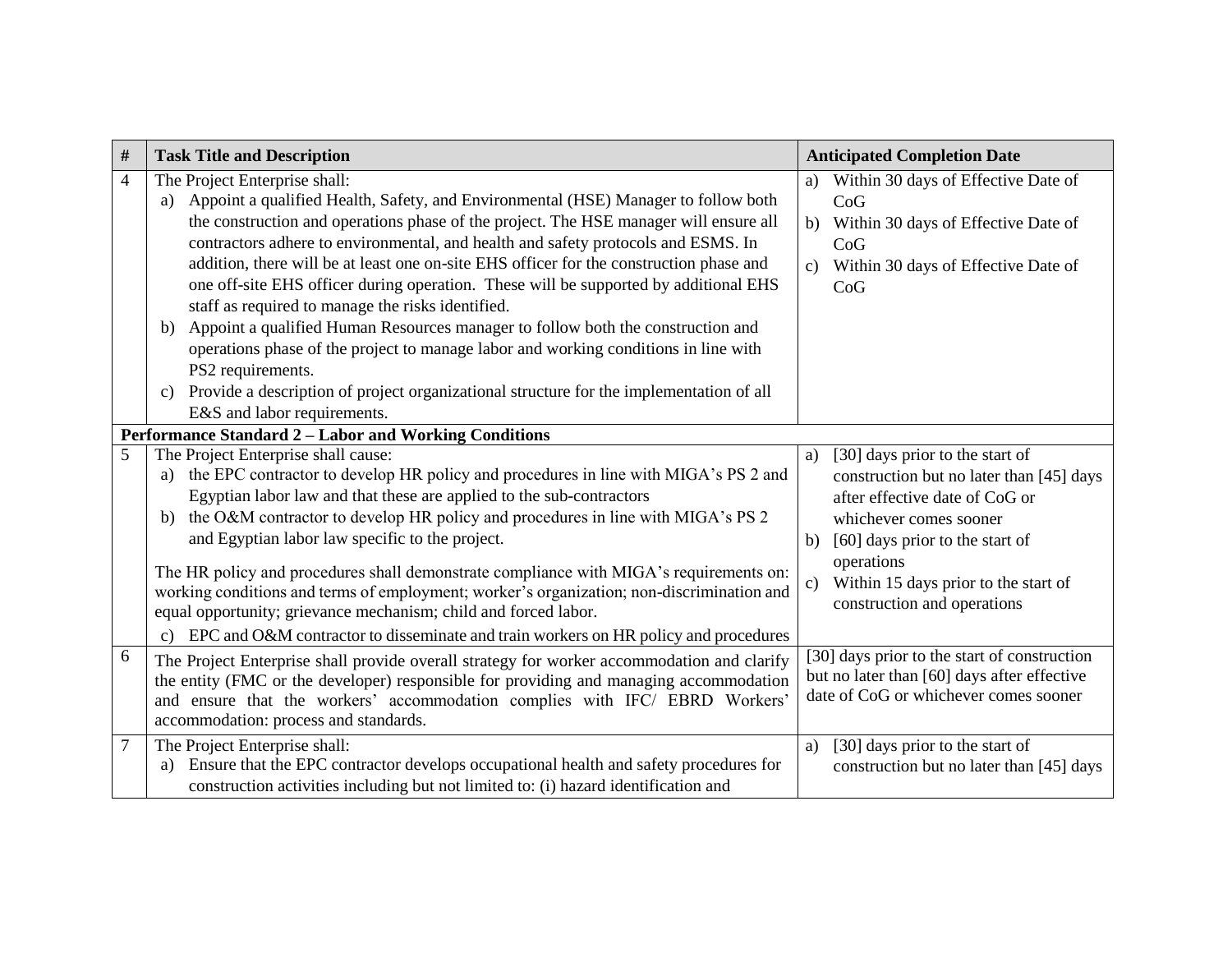| #                                                                     | <b>Task Title and Description</b>                                                                                                                                                                                                                                                                                                                                                                                                                                                                                        | <b>Anticipated Completion Date</b>                                                                                                                                                                             |  |  |
|-----------------------------------------------------------------------|--------------------------------------------------------------------------------------------------------------------------------------------------------------------------------------------------------------------------------------------------------------------------------------------------------------------------------------------------------------------------------------------------------------------------------------------------------------------------------------------------------------------------|----------------------------------------------------------------------------------------------------------------------------------------------------------------------------------------------------------------|--|--|
|                                                                       | assessment; (ii) construction site safety (barricades, safety nets, control of access, clear<br>demarcation of areas and provision of safety information to visitors); (iii) specific<br>procedures for hazardous work; (iv) worker's safety and training plan; (v) personal<br>protective equipment needs; (vi) heat stress prevention; (vii) site supervision and audit<br>procedures; (viii) incident intervention measures and (ix) reporting.<br>b) develop an operations occupational health and safety procedure. | after effective date of CoG or<br>whichever comes sooner<br>[60] days prior to the start of<br>b)<br>operations                                                                                                |  |  |
| 8                                                                     | The Project Enterprise shall ensure that MIGA's PS requirements are incorporated in third<br>party contractual agreements.                                                                                                                                                                                                                                                                                                                                                                                               | For future, new contractors, submit to<br>MIGA a copy of the contract template 30<br>days of the effective date of CoG.                                                                                        |  |  |
| 9                                                                     | The Project Enterprise shall:<br>a) conduct a supply chain assessment of the nominated primary PV supplier to identify key<br>E&S risks/impacts and ensure the supplier complies with the principles of MIGA's PS to<br>appropriately manage these risks.<br>b) include MIGA PS requirements for supply chain (child and forced labor, occupational<br>health and safety) within supplier contracts                                                                                                                      | a) For existing suppliers within [30] days<br>of effective date of CoG. For future,<br>suppliers to be included in the<br>procurement assessment process.<br>b) Within [30] days of effective date of<br>CoG   |  |  |
| Performance Standard 3 - Resource Efficiency and Pollution Prevention |                                                                                                                                                                                                                                                                                                                                                                                                                                                                                                                          |                                                                                                                                                                                                                |  |  |
| 10                                                                    | The Project Enterprise shall cause the EPC and O&M contractor to develop a water<br>management plan which includes: (i) water requirements for each stage of the project, (ii)<br>information on water sources available, (iii) water use estimation method consistently<br>applied across plots, (iv) treatment requirements (if any)                                                                                                                                                                                   | [30] days prior to the start of<br>a)<br>construction but no later than [45] days<br>after effective date of CoG or<br>whichever comes sooner<br>[60] days prior to the start of<br>b)<br>operations           |  |  |
| 11                                                                    | The Project Enterprise shall cause the EPC and O&M contractor to develop management<br>plans and/or procedures manage pollution related aspects of the project in line with the<br>WBG's EHS Guidelines including: dust, air quality, management of waste, hazardous<br>materials, spills, occupational noise.                                                                                                                                                                                                           | [30] days prior to the start of<br>a)<br>construction but no later than [45] days<br>after effective date of CoG or<br>whichever comes sooner<br>[60] days prior to the start of<br>$\mathbf{b}$<br>operations |  |  |